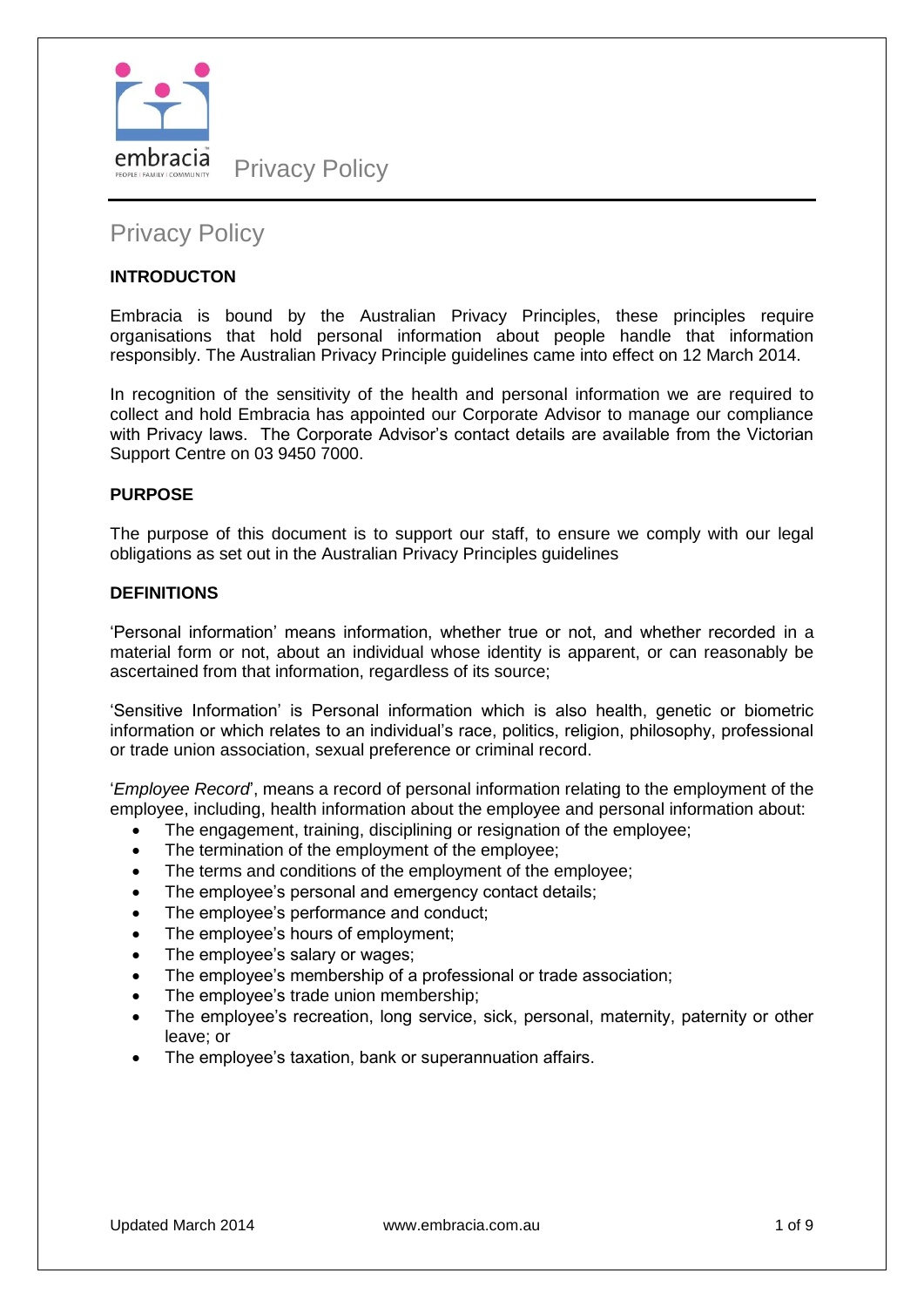

## **POLICY STATEMENT**

As a general statement of policy, we are not generally concerned whether people who contact us or provide us with information use their name or whether they choose to remain anonymous or use an alias or pseudonym. However:

- Anonymity or a pseudonym is not acceptable for a resident of our aged care services where we must provide identification details to Government under the Aged Care Act 1997 and where medical history may be essential for the provision of care;
- Anonymity or a pseudonym is not acceptable for a retirement village resident where we provide a registered lease of property over the Title to land; and
- Anonymity or a pseudonym is not acceptable in the case of an employee or volunteer, as a genuine name and any previous names are required in order to conduct a Police Check and the name must correspond to the Individuals' Tax File Number.

## **EXEMPTIONS**

There are exemptions provided in the Privacy Act 1988 concerning acts done, or practices engaged in, by us:

For individuals in non-business capacity that are done, or engaged in, other than in the course of the business carried on by us;

For employee records that are directly related to:

- A current or former employment relationship between us and the Individual; and
- An *Employee Record* held by us and relating to the Individual;

## **INFORMATION HELD**

We will not solicit or hold any information which is not reasonably necessary for the delivery of the services we provide.

We may hold the following personal information:-

For residents of or prospective residents of aged care:

- Information provided about the individual to the Aged Care Assessment Team;
- Information provided about the individual to Department of Social Services (DSS) or Department of Human Services (DHS);
- Information about the Individual's financial status;
- Assessments done by DSS and any classification records; details of psycho-social history;
- Information concerning Centre link or Department of Veterans Affairs status;
- Information concerning details of the appointment of attorneys or other alternative decision makers;
- Contact details for relatives of the individual;
- Documentation required to complete residential care service documentation pursuant to the Aged Care Act 1997;
- Progress notes;
- Medical reports from Individual's medical practitioners and health care providers;
- A medical history;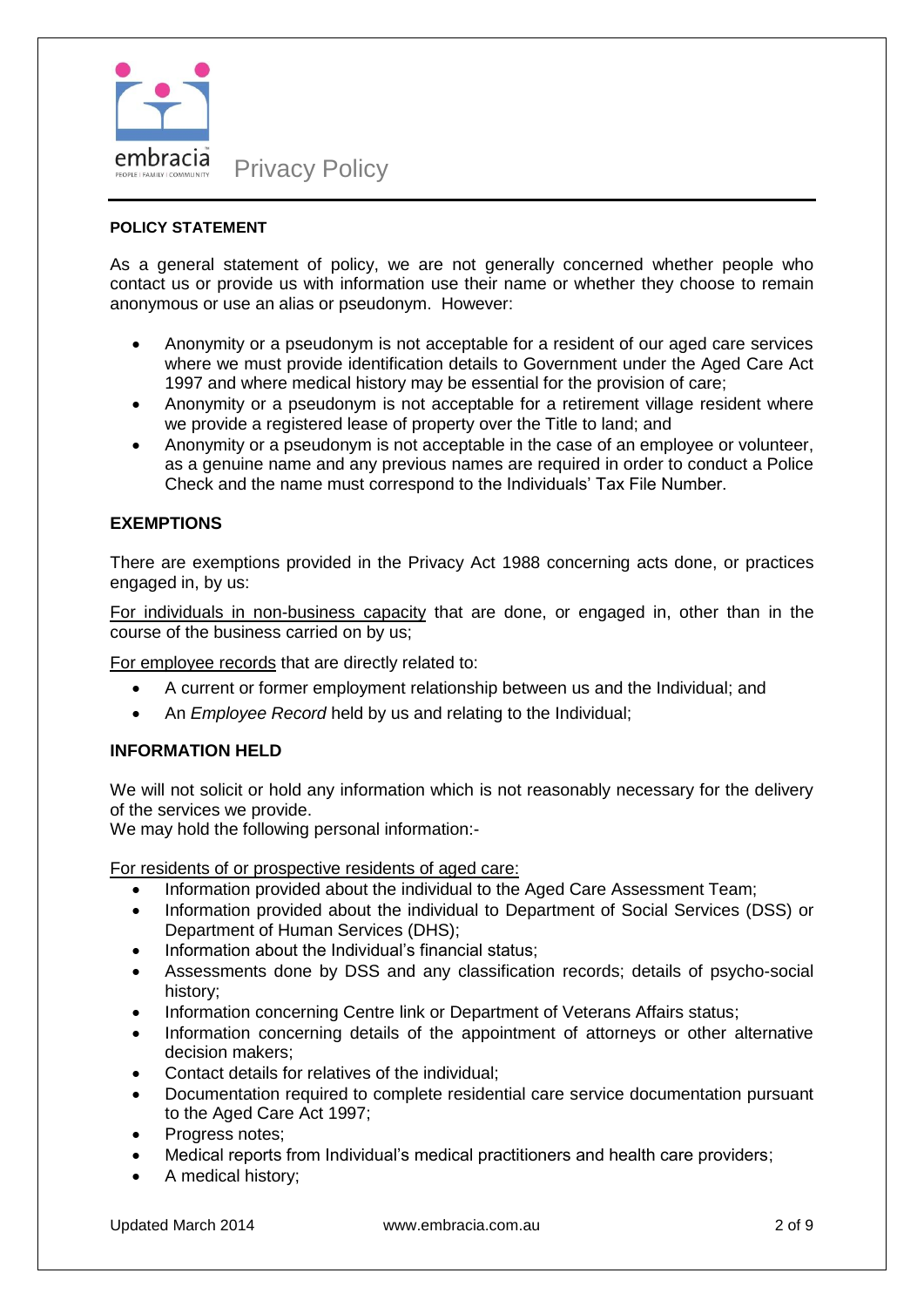

# Details of the individual's health insurance provider;

- Individual's family contact details;
- Information concerning the individual's religion and end of life arrangements and the location of a person's will;
- A care plan recording the individual's ongoing care needs and strategies (including an interim care plan);
- Records relating to the approved provider meeting prudential requirements for accommodation bonds;
- Records relating to the payment of accommodation bonds (including periodic payments) or accommodation charges;
- Records relating to the individual's entry discharge and leave arrangements, including death certificates where appropriate. Information provided to the aged care assessment team.

This information is collected in order to provide or in connection with providing a health service, therefore may be classed as 'Sensitive Information' as prescribed by the *Privacy Act 1988 (as amended).* 

Under Section 88 of the *Aged Care Act 1997* we are required to collect personal information prescribed by that Act and the Aged Care Principles.

For residents of or prospective retirement village residents

- Information concerning details of the appointment of attorneys or other alternative decision makers;
- Contact details for relatives of the individual;
- Documentation required to complete documentation pursuant to the retirement villages act (Queensland) 1999;
- Individual's family and solicitor's contact details;
- Records relating to the village operator meeting requirements entry contributions;
- Records relating to the payment of entry contributions;
- Records relating to the individual's entry and departure arrangements, including death certificates where appropriate.

#### For prospective employees

- Resumes;
- Information gathered during assessment of prospective employees applications for employment;
- Health information directly related to the individual's ability to perform the inherent requirements of the position collected with the Individual's consent.

#### For service providers and or contractors

While in the normal course of events our service providers and contractors are businesses operating with an ABN, we may hold information about individuals employed by our service providers or contractors.

- Personal contact details;
- Information necessary to assess their suitability for the work;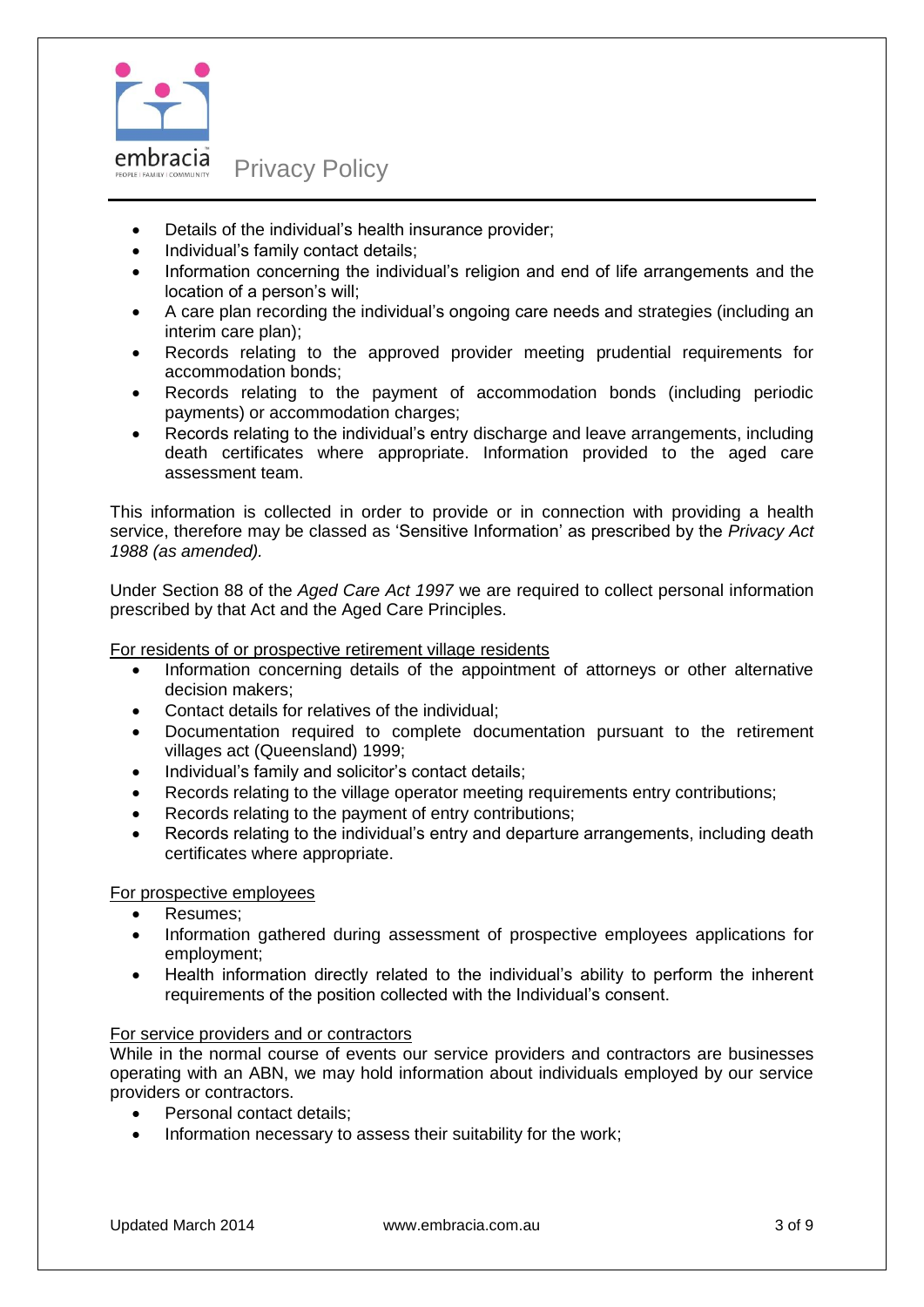

## For volunteers

- Personal contact details:
- Information gathered relating to educational background, experience and ;availability
- Information relating to the times and locations of the volunteer's attendance at our services;
- Emergency contacts.

Where we are required by the *Privacy Act 1988 (as amended)* to obtain consent for the collection use or disclosure of the Individual's personal information we will do so.

# **PURPOSE OF INFORMATION HELD**

We may hold personal information for the following purposes:

For residents of or prospective residents of aged care:

- To provide appropriate ongoing care or accommodation;
- To comply with the provisions of the aged care act 1997
- To determine the individual's eligibility to entitlements provided by the aged care act 1997 if applicable;
- To enable us to contact any nominated person to lawfully inform of an individual's health status;
- To enable the facility to provide relevant financial and asset information to the commonwealth government to determine our funding entitlements and to set the individual's daily bed fee or to comply with government requests for information under the aged care act 1997, if applicable;
- To lawfully liaise with the individual's nominated representative and to contact family if requested or needed.

Prospective employees

 To enable us to properly assess the quality of applications for employment applied for.

#### Service providers and or contractors

While in the normal course of events our service providers and contractors are businesses operating with an ABN, we may hold information about individuals employed by our service providers or contractors.

- To enable us to contact the individual;
- And to assess their suitability to do the work (e.g., Police Checks, qualifications).

#### Volunteers

- To enable us to contact the individual;
- Or to assess their suitability to do volunteer work.

## Other individuals with whom we have contact

To enable us to contact the Individual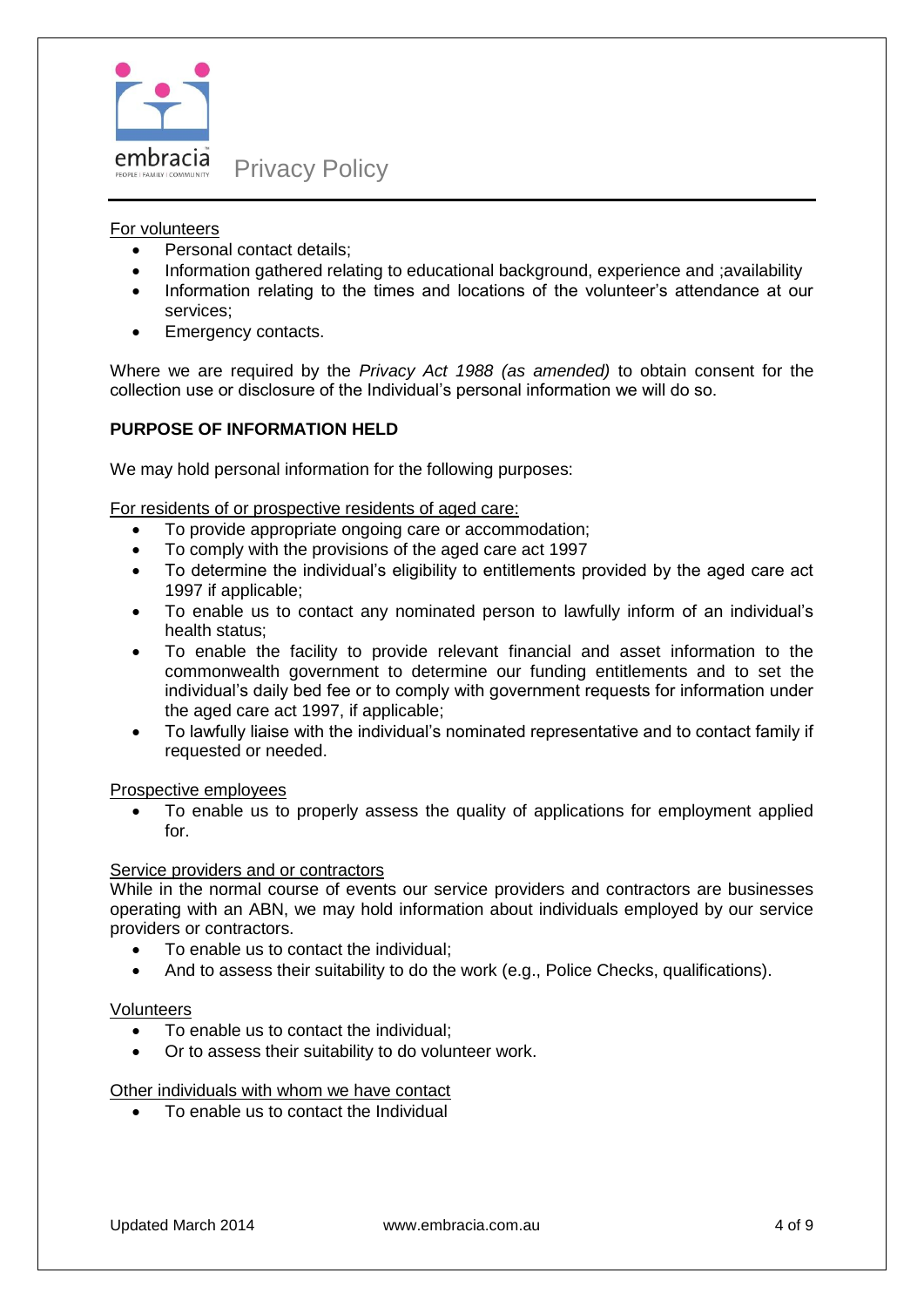

Where we hold information in respect of prospective residents for either our aged care services or our retirement villages in order to keep them informed of opportunities to enter our services that information will only be:

- Such information as is required to make contact with the Individual;
- Information describing the nature of the care or accommodation which the individual may require or may be interested in obtaining;
- Information which has been obtained voluntarily from the Individual with the Individual's awareness that it will be retained for this purpose.

Where a third person contacts us to request that we provide information to an individual, on the first occasion we contact the individual, we will advise them that their details may have been given to us by another person interested in them receiving our information.

In all cases where we distribute unsolicited information to people we will provide them with an option to opt out of that list and cease receiving that information.

# **COLLECTION**

We may collect 'personal information' in any of the following ways:

For residents of or prospective residents of aged care:

- From the Department of Social Services, the Department of Human Services or the Aged Care Assessment Team;
- From the individual upon the individual's initial inquiry by the individual's completion of our enquiry or application form; or during interviews with the individual;
- Upon completion of the individual's residential care agreement;
- From the individual's medical practitioner, or;
- From other health providers or facilities.

Prospective or current employees

- Information provided from the individual;
- Information provided by referees proposed by the individual;
- Information provided on request from previous employers;
- Information concerning the individual's criminal record from a police service or crim track upon the individuals' provision of consent and identification information required to complete such a check

Service providers and or contractors

- Information provided from the individual;
- Information provided their employer (the contractor);
- Information concerning the individual's criminal record from a police service or crim track upon the individuals' provision of consent and identification information required to complete such a check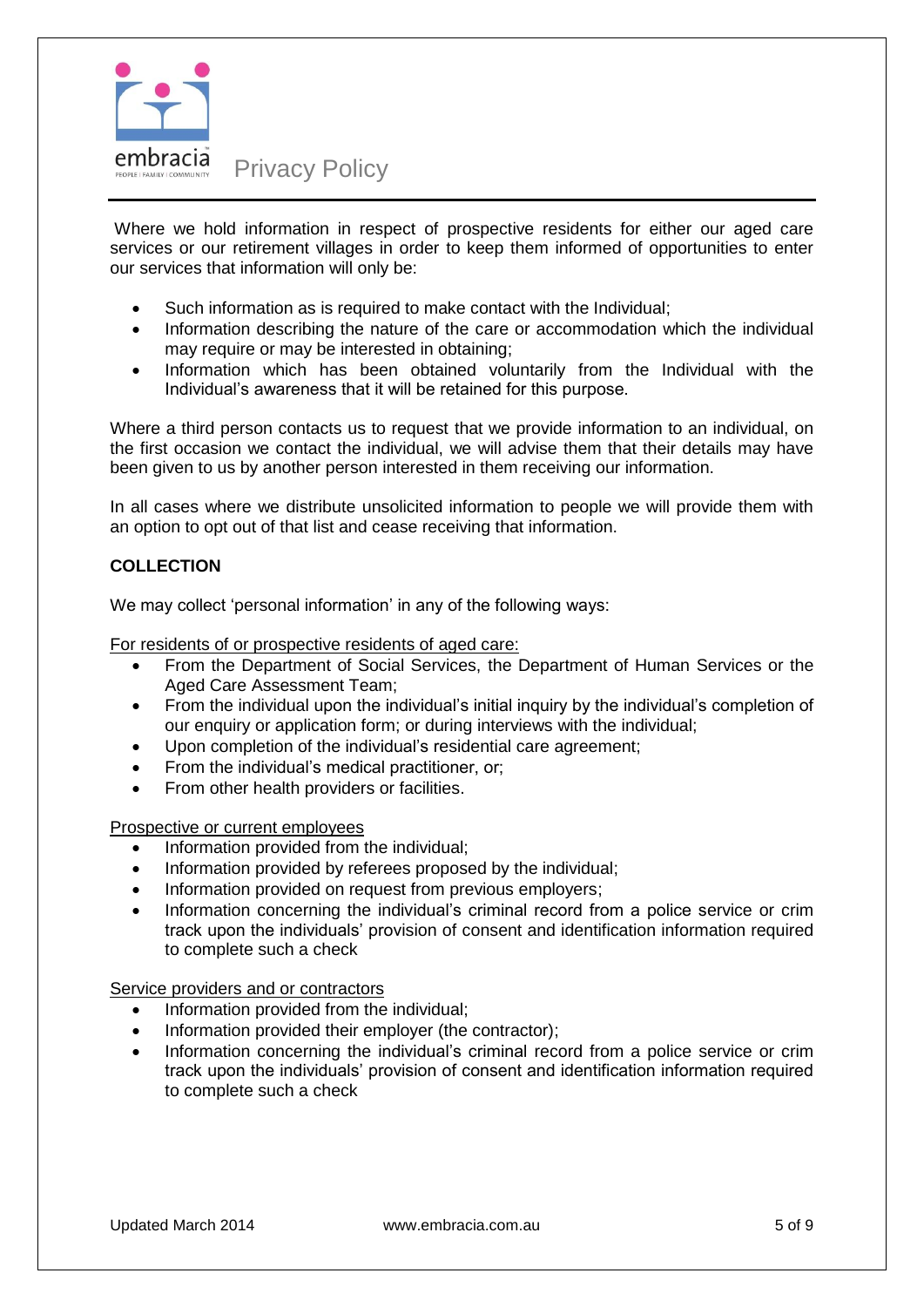

Privacy Policy

## Volunteer

- Information provided from the individual;
- Information provided by referees provided by the individual;
- Information concerning the individual's criminal record from a police service or CrimTrac upon the individuals' provision of consent and identification information required to complete such a check.

We will not collect information through the purchases of "lists" from a third party.

If we collect this information through conduct of a competition, we will advise any participant that entering the competition will result in that information being held and their subsequently receiving information from us.

## **UNSOLICITED INFORMATION**

From time to time we may receive information which we have not requested or which has been given in addition to information which we have requested. The person receiving that information should only retain such information as is necessary to carry out the services we provide.

If the unsolicited information is an enquiry about use of our services in the future, the enquirer's contact details, and details of the services they are seeking, may be stored in order for us to respond if we can assist at some time in the future.

The Aged Care Act 1997 requires that provide services after taking a resident's preferences into account. If we receive information which may not seem directly relevant to the services we provide, that information should only be stored if it describes the resident's preferences or their history that may assist us to meet their preferences.

Unless one of the previous paragraphs applies, we will not retain information that we would not be able to request under this policy.

# **STORAGE**

We may store personal information about the Individual electronically on our computer databases or hard copy documents kept securely within the premises

Where information is stored electronically, our servers are not located on Embracia's premises. Storage, security and back-up is provided by a contracted service provider with expertise in the field. We do not use cloud storage.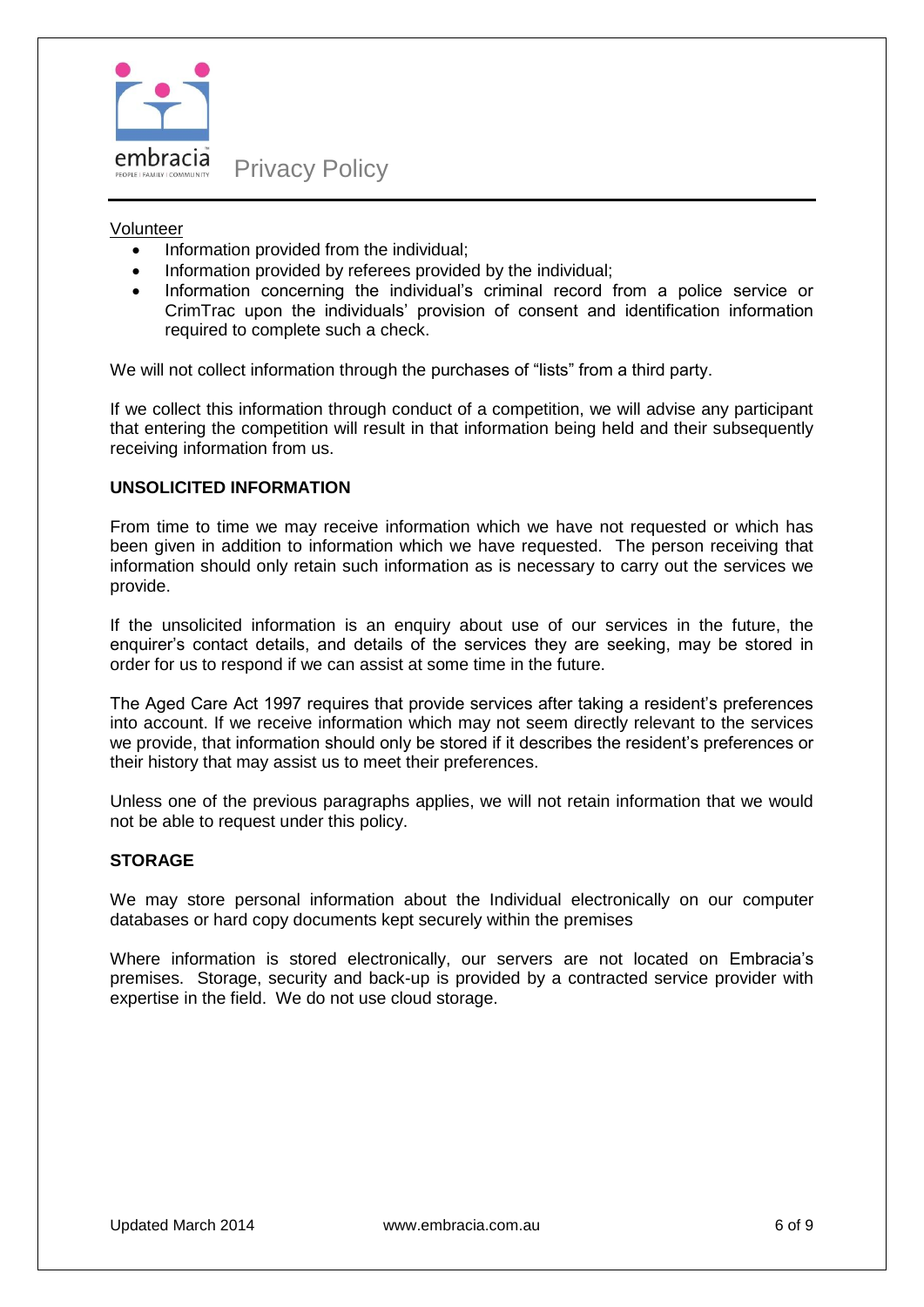

# **USE AND DISCLOSURE**

We may use or disclose personal information about the Individual in any of the following ways:

For residents of or prospective residents of aged care:

- To provide appropriate ongoing care;
- To comply with the provisions of the aged care act 1997;
- To determine the individual's eligibility to entitlements provided by the aged care act 1997;
- To enable us to contact any nominated person to lawfully inform of a residents health status;
- To enable the facility to provide relevant financial and asset information to the commonwealth government to determine our funding entitlements and to set the individual's daily bed fee;
- To lawfully liaise with the Individual's nominated representative and to contact family if requested or needed;
- To comply with requirements of the Aged Care Act 1997 which require us to notify the Department of Social Services or the Police of certain matters.

#### Prospective employees

- To enable us to properly assess the quality of applications for the employment for which the person has applied
- To comply with requirements of the aged care act 1997 which require us to notify the department of social services or the police of certain matters
- To obtain the individual's criminal record from a police service or CrimTrac upon the individuals' provision of consent and identification information required to complete such a check.

#### Service providers and or contractors

 To enable us to assess their suitability to do the work and comply with our responsibilities under the Aged Care Act 1997

#### **Volunteers**

- To enable us to assess their suitability to do volunteer work;
- To respond to requests from government agencies seeking information about their volunteering
- To obtain the individual's criminal record from a police service or CrimTrac upon the individuals' provision of consent and identification information required to complete such a check.

Other Individuals with whom we have contact

To enable us to contact the individual

There are certain "permitted general situations" under the Privacy Act 1988 wherein information may be used or disclosed

 Lessening or preventing a serious threat to the life, health or safety of any individual, or to public health or safety;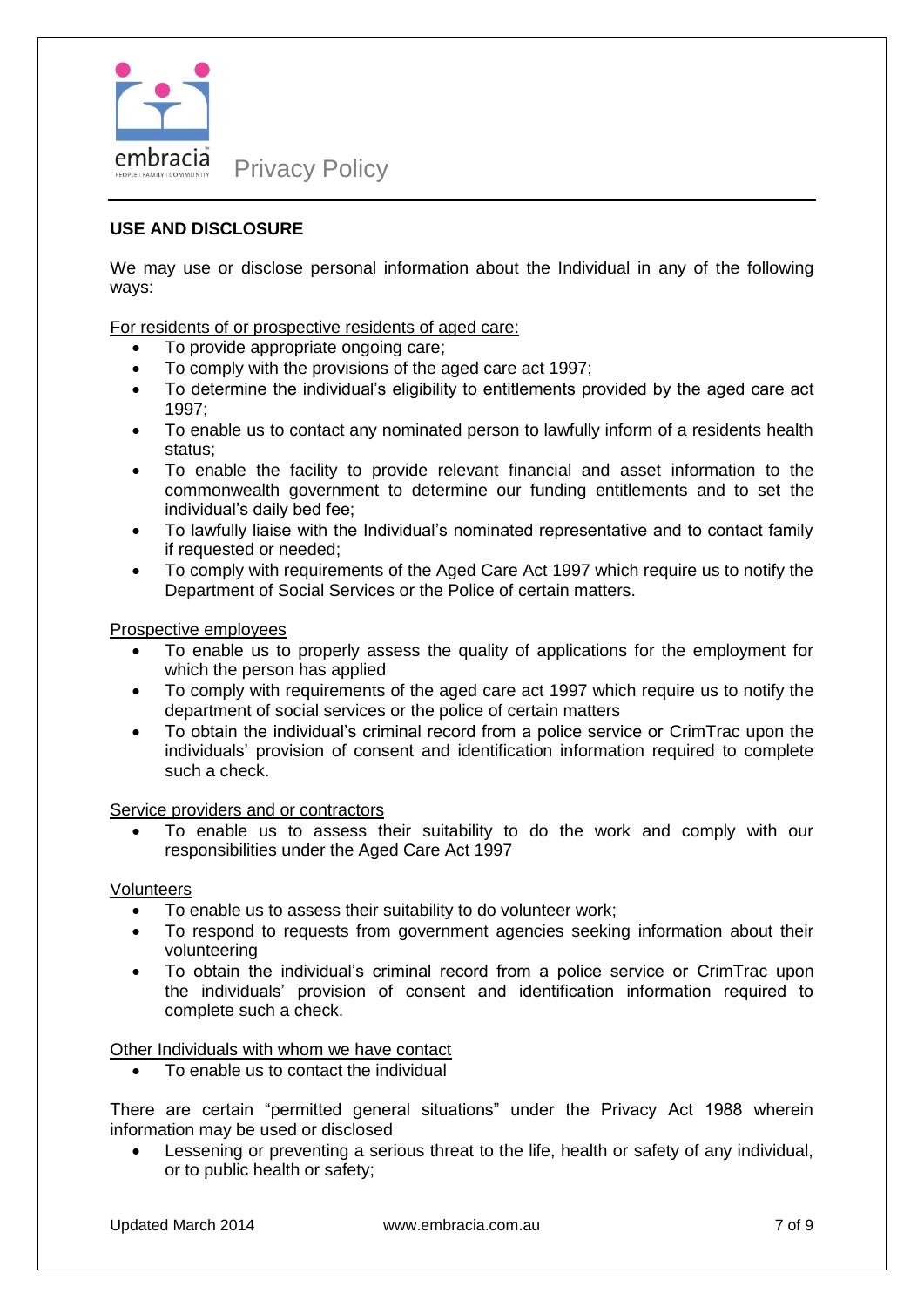

- Taking appropriate action in relation to suspected unlawful activity or serious misconduct;
- Locating a person reported as missing;
- Asserting a legal or equitable claim;
- Conducting an alternative dispute resolution process

We will not disclose information to any entity or individual located outside Australia except where such disclosure is purely for the purposes of:

- To enable us to contact any nominated person to lawfully inform of a residents health status
- To lawfully liaise with the individual's nominated representative and to contact family if requested or needed

## **ACCESS**

An Individual may access personal information held about them by us on request except where we can lawfully deny or limit access as prescribed by the *Privacy Act 1988.* Such a request will not be unreasonably denied.

Access may be obtained by contacting the Residential Service Manager of the home who will assess the request and provide that access within a reasonable period, ideally within 14 days if the information is stored on, or accessible from, the site.

An individual does not need to provide a reason for requesting access.

We will provide a reasonable range of choices of how access will be available depending on an individual's particular needs.

We may choose to charge for the service of providing access if we incur a cost to provide that access. What is charged will be reasonable and consistent with fees imposed by the Commonwealth for access to documentation under the Freedom of Information Act 1982.

We will not charge a fee for lodging a request for access, nor will we charge a fee for a request to correct or amend a record.

If the individual believes the personal information held about the Individual is inaccurate incomplete or not up to date, the individual may request that the record be corrected, amended or attach a statement explaining the record. If we do not agree we will advise the individual of our decision and note the individual's disagreement.